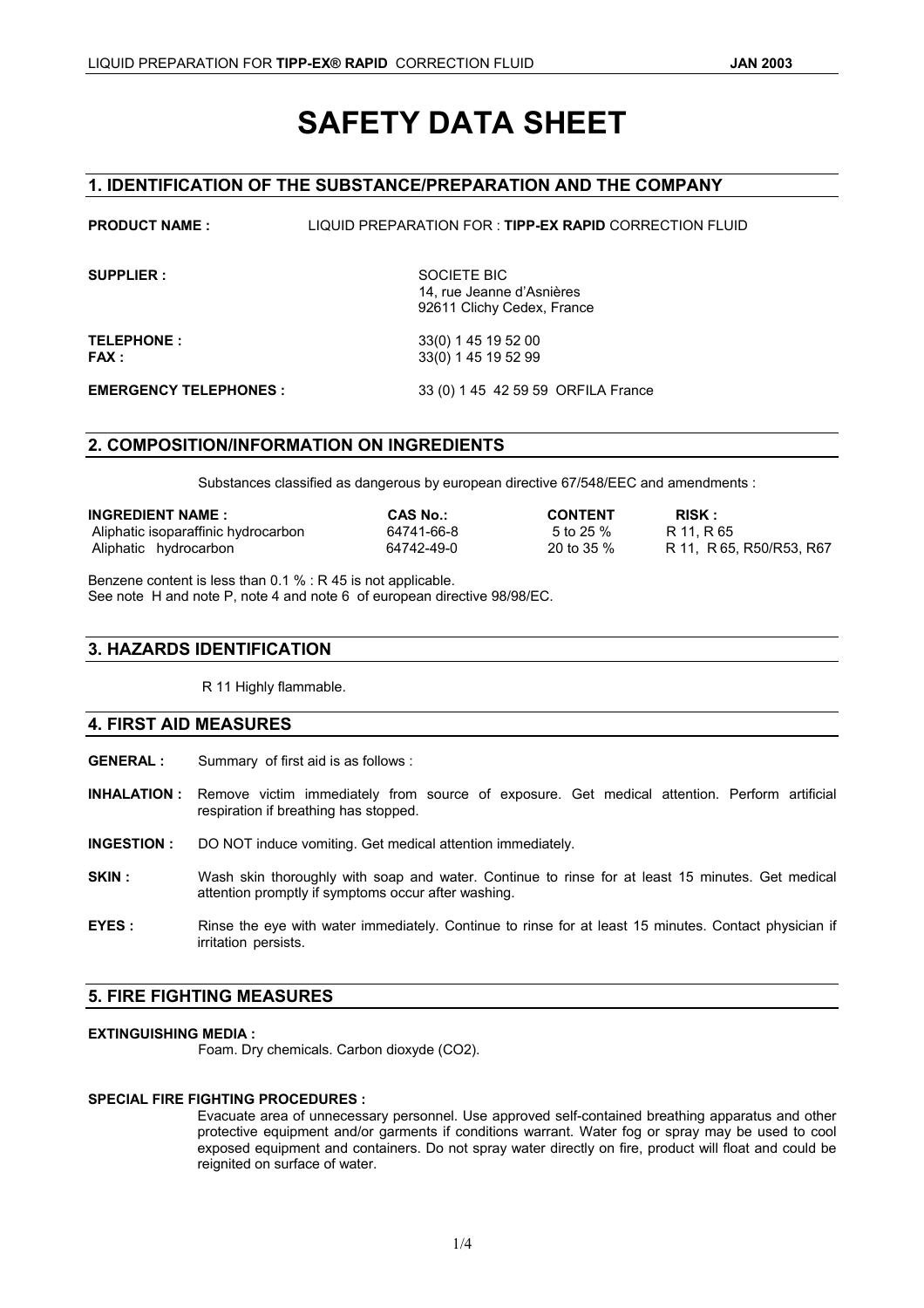## **6. ACCIDENTAL RELEASE MEASURES**

#### **PERSONAL PRECAUTIONS IN SPILL :**

Bulk releases are not anticipated under normal conditions.

#### **PRECAUTIONS TO PROTECT ENVIRONMENT :**

None known.Treat as a highly flammable liquid.

#### **SPILL CLEAN-UP METHODS :**

Contain and absorb liquid. Residues may be cleaned with terpene based solvents.

## **7. HANDLING AND STORAGE**

#### **USAGE PRECAUTIONS :**

Keep away from heat, sparks and open flame.

#### **STORAGE PRECAUTIONS :**

Keep in cool, dry, ventilated storage and closed containers. Keep away from heat, sparks and open flame.

# **8. EXPOSURE CONTROLS AND PERSONAL PROTECTION**

## **EXPOSURE LIMITS :**

**Europe** : average exposure value (8 h) : n-heptane : 500 ppm

**France** : average exposure value , VME (8 h) : n-heptane : 400 ppm, methylcyclohexane : 400 ppm

**Germany** : MAK value 1999 : n-heptane : 500 ppm, methylcyclohexane : 500 ppm

**US** ACGIH : TLV-TWA : n-heptane : 400 ppm, methylcyclohexane : 400 ppm TLV-STEL : n-heptane : 500 ppm **US** OSHA : TLV-TWA : n-heptane : 400 ppm, methylcyclohexane : 400 ppm TLV-STEL : n-heptane : 500 ppm

#### **OTHER PROTECTION :**

Under normal conditions of use specific protection is not needed.

#### **HYGIENIC WORK PRACTICES :**

Wash at the end of each work shift and before eating, smoking and using the toilet.

## **9. PHYSICAL AND CHEMICAL PROPERTIES**

| <b>APPEARANCE:</b><br>COLOUR :         | Liguid<br>Varving                              |                              |
|----------------------------------------|------------------------------------------------|------------------------------|
| <b>ODOUR/TASTE:</b>                    | Petroleum                                      |                              |
| <b>SOLUBILITY DESCRIPTION:</b>         | 0.1 g / litre : practically insoluble in water |                              |
| <b>BOILING POINT :</b>                 | 95-114 $^{\circ}$ C                            | pressure: 760 mmHq           |
| DENSITY/SPECIFIC GRAVITY (g/ml) :      | 1.25                                           | temperature : $25^{\circ}$ C |
| <b>VAPOUR PRESSURE (mmHq):</b>         | 26-49                                          | temperature : $20^{\circ}$ C |
| <b>EVAPORATION RATE:</b>               | $0.89 - 1.08$ , volatile components            |                              |
| <b>FLASH POINT (°C) :</b>              | $-8^{\circ}$ C to + 2.7 $^{\circ}$ C           | shCCsetaflash closed cup     |
| <b>FLAMMABILITY LIMIT - LOWER (%):</b> | 1.7                                            |                              |
| FLAMMABILITY LIMIT - UPPER (%):        | 12.3                                           |                              |
| <b>VISCOSITY</b>                       | $>60$ mm2/sec                                  | at 40 $^{\circ}$ C           |
| <b>FLOW TIME</b>                       | $>$ 30 sec                                     | 3 mm ISO cup                 |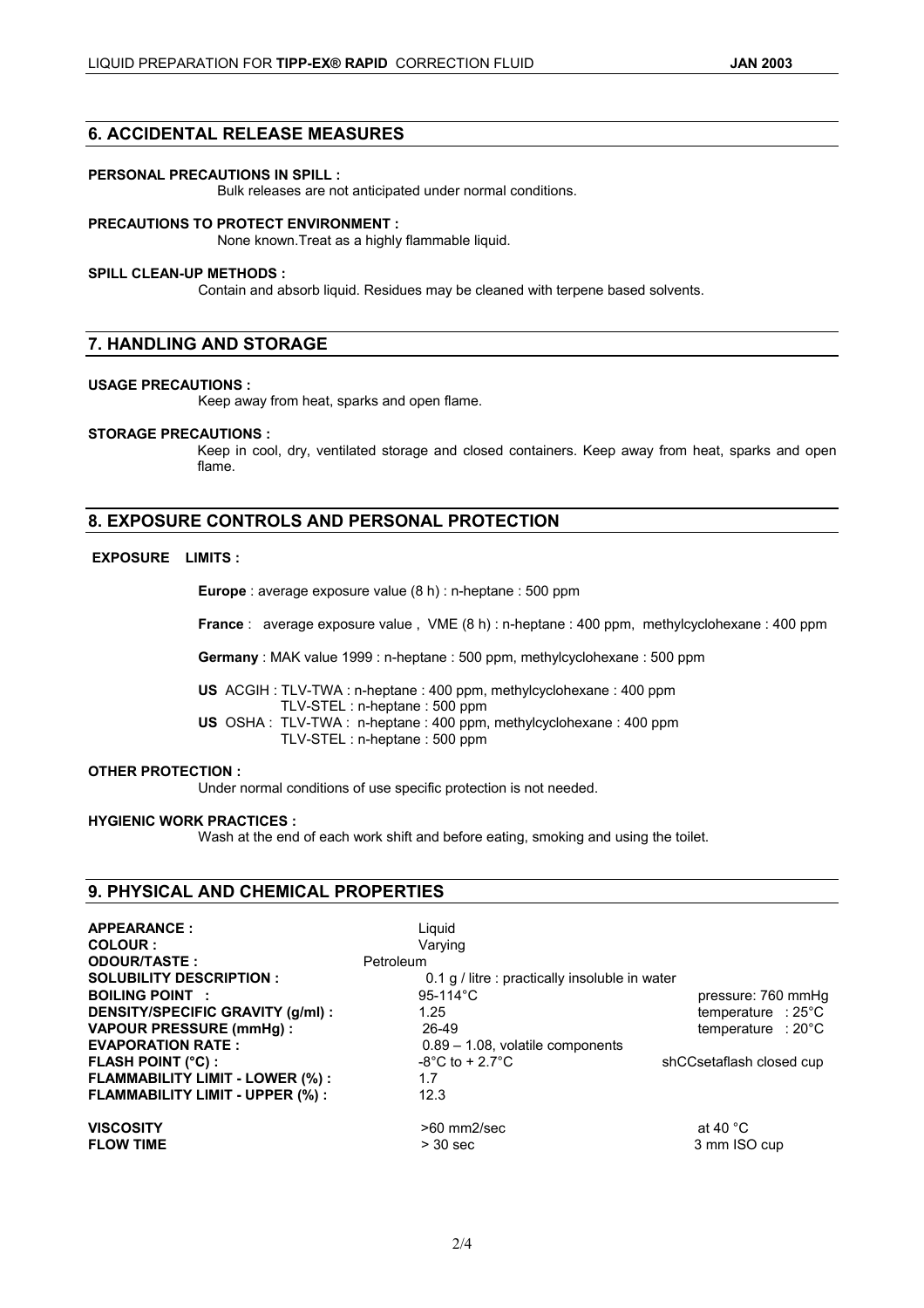#### **STABILITY :**

Normally stable

#### **CONDITIONS TO AVOID :**

Avoid heat, flames and other sources of ignition.

#### **HAZARDOUS POLYMERIZATION :**

Will not polymerize.

#### **MATERIALS TO AVOID :**

Strong oxidizing agents. Strong reducing agents.

#### **HAZARDOUS DECOMP. PRODUCTS :**

Carbon oxides and various hydrocarbons formed when burned.

## **11. TOXICOLOGICAL INFORMATION**

#### **EYE :**

Not a primary eye irritant per the FHSA.

#### **SKIN :**

Not a primary skin irritant according to definition given in european directive 98/98/EC, Annex 4, section 3.2.6.1. Tests conducted according to FHSA 16 CFR Chapter IIC Paragraph 1500.41.

## **INHALATION :**

Not hazardous under normal conditions of use.

#### **INGESTION :**

Not harmful R 65 according to definition given in european directive 98/98/EC, Annex 4, section 3.2.3.

#### **ROUTE OF ENTRY :**

Inhalation. Ingestion. Skin and/or eye contact.

## **12. ECOTOXICOLOGICAL INFORMATION**

Not known.

## **13. DISPOSAL CONSIDERATIONS**

#### **PACKAGING DISPOSAL METHODS :**

Dispose of in accordance with Local Authority requirements.  **PREPARATION DISPOSAL METHODS :** Dispose of in accordance with Local Authority requirements.

## **14. TRANSPORT INFORMATION**

#### **ROAD TRANSPORT (ADR) :**

| UN No. ROAD:                | 1993                                                                  |
|-----------------------------|-----------------------------------------------------------------------|
| Proper shipping name:       | FLAMMABLE LIQUID, N.O.S (aliphatic solvent), in limited<br>quantities |
| Class:                      |                                                                       |
| <b>Classification code:</b> | F1                                                                    |
| <b>Packaging Group:</b>     | ш                                                                     |